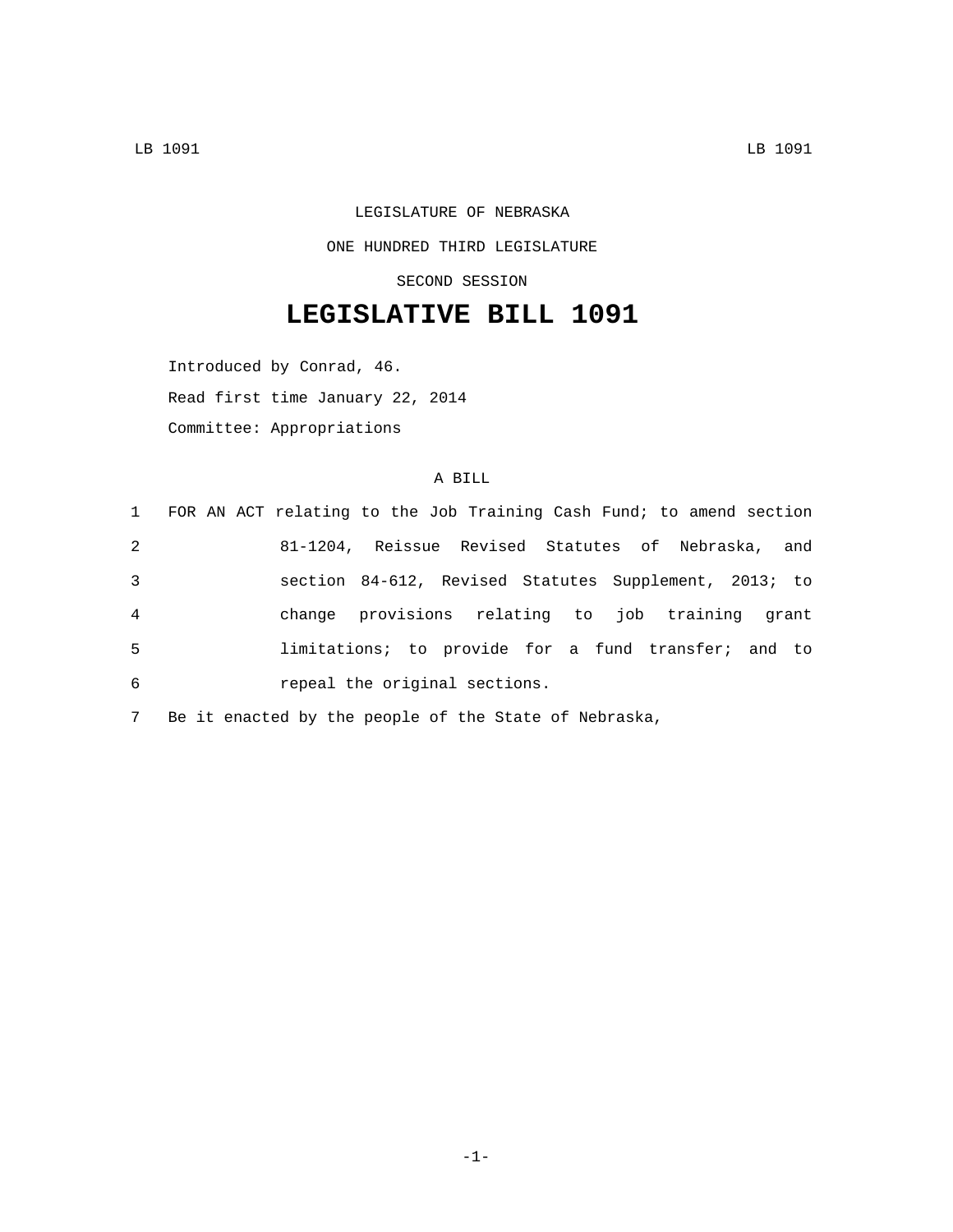1 Section 1. Section 81-1204, Reissue Revised Statutes of 2 Nebraska, is amended to read: 3 81-1204 (1) Except as otherwise provided in subsection 4 (2) of this section, the Department of Economic Development shall not 5 approve a job training grant  $(a)$  which exceeds an average expenditure 6 of five thousand dollars per job created if the proposed wage levels 7 do not exceed thirty thousand dollars per year, (b) or which exceeds 8 an average expenditure of ten thousand dollars per job if the 9 proposed wage levels exceed thirty thousand dollars per year but do 10 not exceed fifty thousand dollars per year, or (c) which exceeds an 11 average expenditure of twenty thousand dollars per job if the 12 proposed wage levels exceed fifty thousand dollars per year or if the 13 jobs created are located in a high-poverty area as defined in section 14 81-1203. 15 The (2) If the application is approved with provisions 16 described in subsection (3) of section 81-1203, the Department of 17 Economic Development may approve a job training grant (a) up to ten 18 thousand dollars per job created if the proposed wage levels do not 19 exceed thirty thousand dollars per year, (b) or a job training grant 20 up to fifteen thousand dollars per job if the proposed wage levels 21 exceed thirty thousand dollars per year<del>, if the application is</del> 22 approved with provisions described in subsection (3) of section

23 81-1203. but do not exceed fifty thousand dollars per year, or (c) up 24 to twenty-five thousand dollars per job if the proposed wage levels 25 exceed fifty thousand dollars per year or if the jobs created are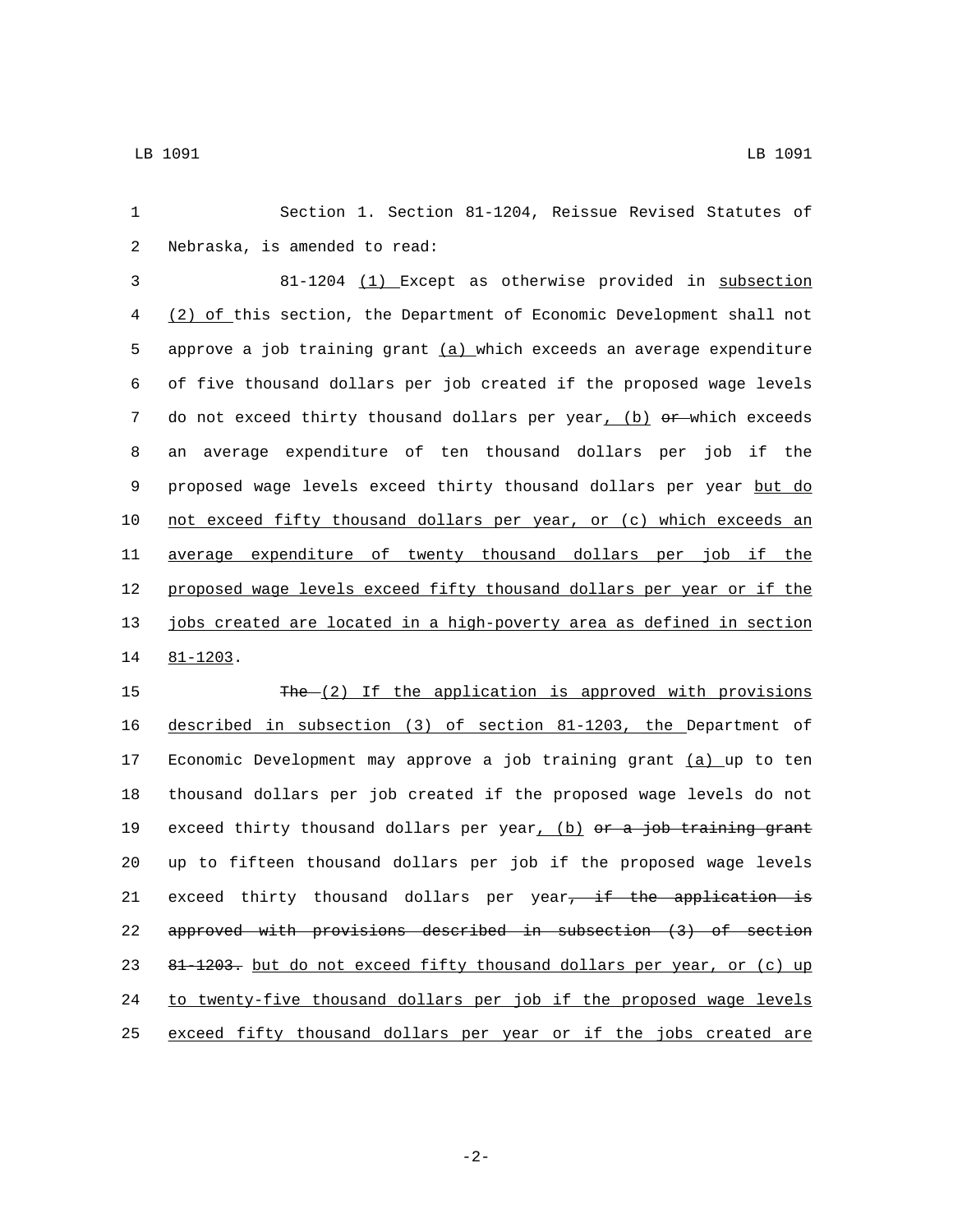| 1  | located in a high-poverty area as defined in section 81-1203.         |
|----|-----------------------------------------------------------------------|
| 2  | Sec. 2. Section 84-612, Revised Statutes Supplement,                  |
| 3  | 2013, is amended to read:                                             |
| 4  | 84-612 (1) There is hereby created within the state                   |
| 5  | treasury a fund known as the Cash Reserve Fund which shall be under   |
| 6  | the direction of the State Treasurer. The fund shall only be used     |
| 7  | pursuant to this section.                                             |
| 8  | (2) The State Treasurer shall transfer funds from the                 |
| 9  | Cash Reserve Fund to the General Fund upon certification by the       |
| 10 | Director of Administrative Services that the current cash balance in  |
| 11 | the General Fund is inadequate to meet current obligations. Such      |
| 12 | certification shall include the dollar amount to be transferred. Any  |
| 13 | transfers made pursuant to this subsection shall be reversed upon     |
| 14 | notification by the Director of Administrative Services that          |
| 15 | sufficient funds are available.                                       |
| 16 | (3) In addition to receiving transfers from other funds,              |
| 17 | the Cash Reserve Fund shall receive federal funds received by the     |
| 18 | State of Nebraska for undesignated general government purposes,       |
| 19 | federal revenue sharing, or general fiscal relief of the state.       |
| 20 | (4) On July 7, 2009, the State Treasurer shall transfer               |
| 21 | five<br>million dollars from the Cash Reserve Fund to the Roads       |
| 22 | Operations Cash Fund. The Department of Roads shall use such funds to |
| 23 | provide the required state match for federal funding made available   |
| 24 | to the state through congressional earmarks.                          |

(5) The State Treasurer shall transfer a total of thirty-

-3-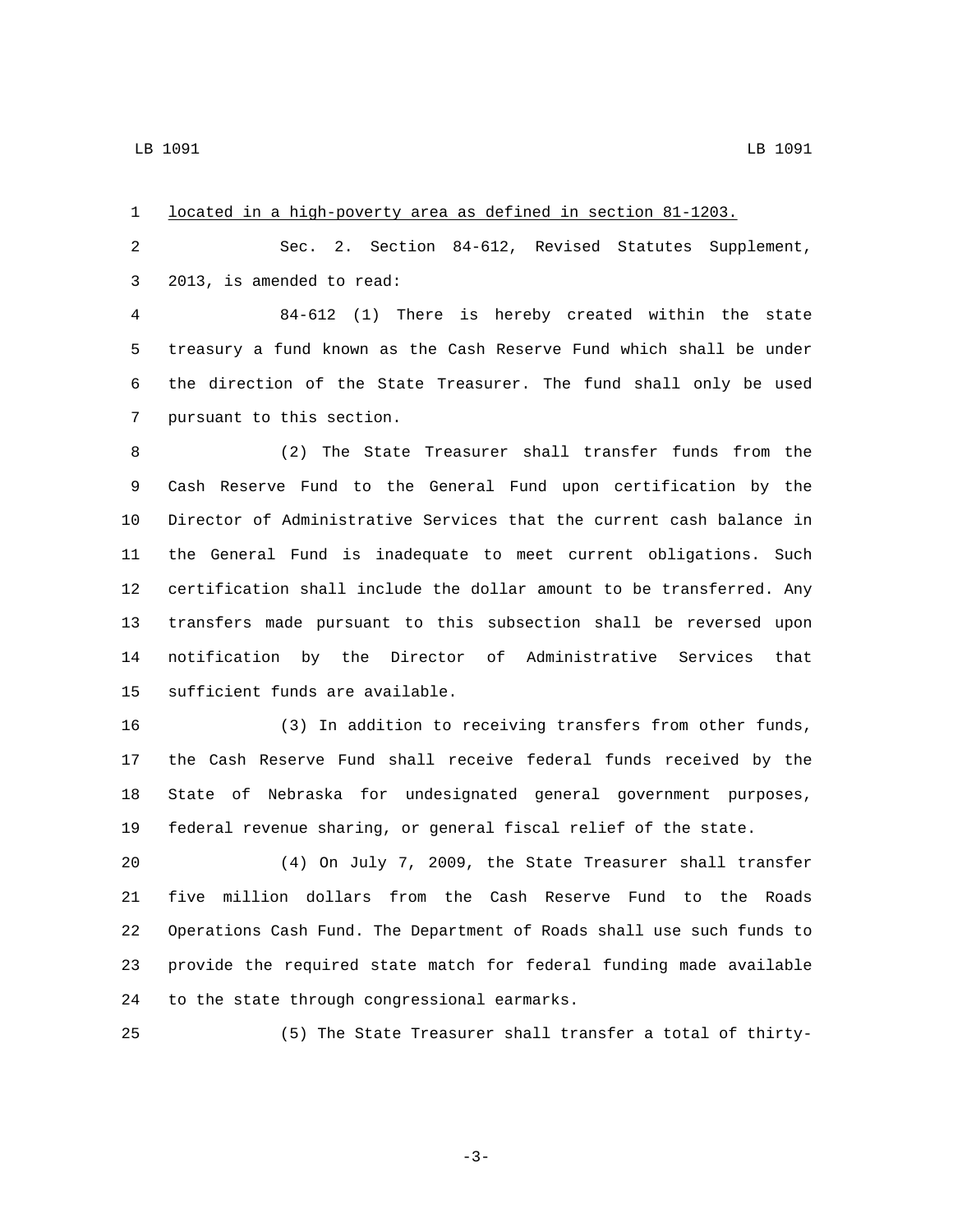seven million dollars from the Cash Reserve Fund to the General Fund

 on or before June 30, 2012, on such dates and in such amounts as directed by the budget administrator of the budget division of the Department of Administrative Services.4

 (6) The State Treasurer shall transfer a total of sixty- eight million dollars from the Cash Reserve Fund to the General Fund on or before June 30, 2013, on such dates and in such amounts as directed by the budget administrator of the budget division of the 9 Department of Administrative Services.

 (7) The State Treasurer, at the direction of the budget administrator of the budget division of the Department of Administrative Services, shall transfer not to exceed twelve million dollars in total between July 1, 2011, and November 30, 2012, from the Cash Reserve Fund to the Ethanol Production Incentive Cash Fund, for ethanol production incentive credits, on such dates and in such 16 amounts as certified by the Tax Commissioner.

 (8) The State Treasurer, at the direction of the budget administrator of the budget division of the Department of Administrative Services, shall transfer an amount equal to the total amount transferred pursuant to subsection (7) of this section from the Ethanol Production Incentive Cash Fund to the Cash Reserve Fund in such amounts as certified by the Tax Commissioner on or before 23 November 30, 2012.

 (9) The State Treasurer, at the direction of the budget administrator of the budget division of the Department of

LB 1091 LB 1091

-4-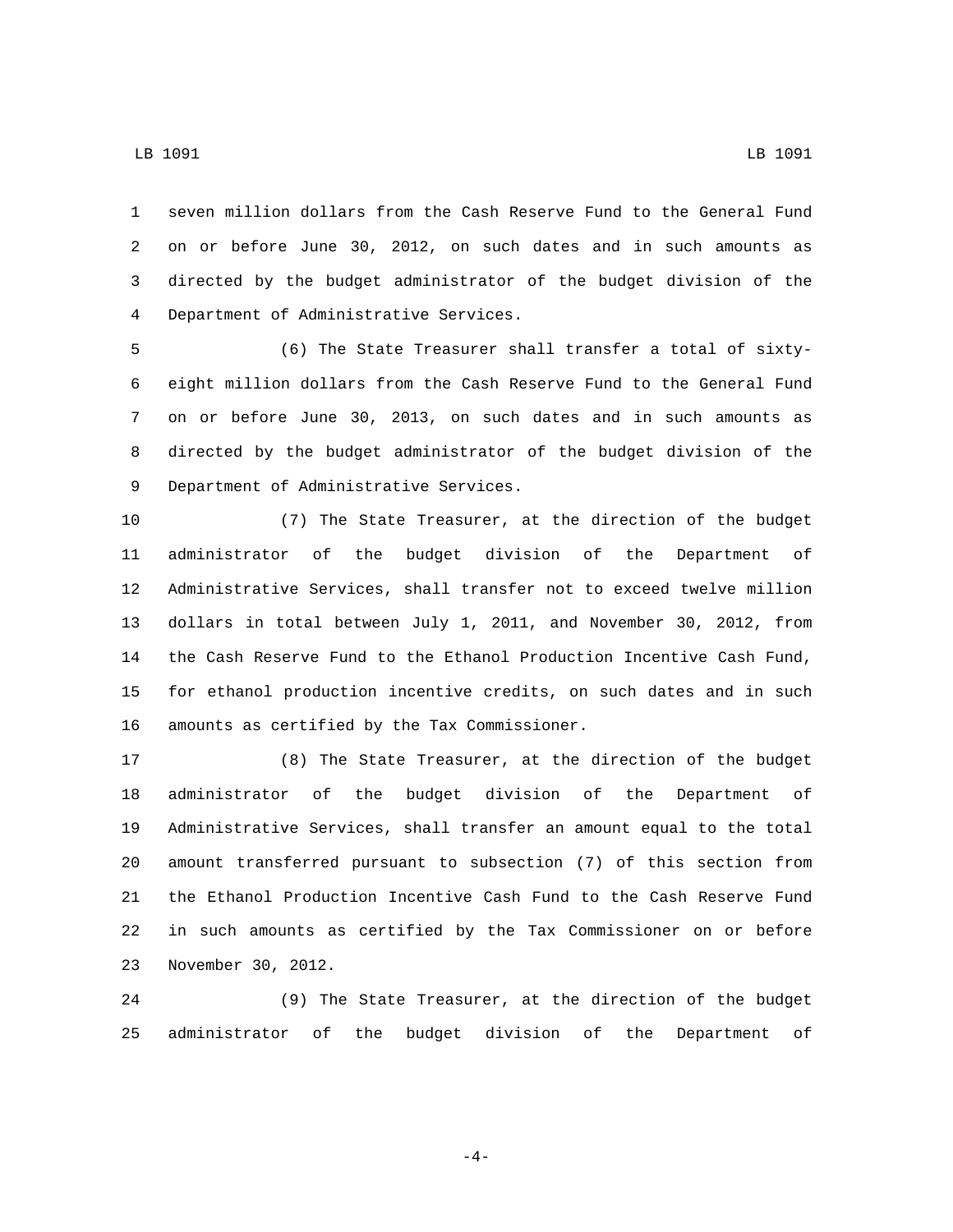Administrative Services, shall transfer eighty million dollars from the Cash Reserve Fund to the Nebraska Capital Construction Fund on or 3 before August 15, 2012.

 (10) The State Treasurer, at the direction of the budget administrator of the budget division of the Department of Administrative Services, shall transfer one million dollars from the Cash Reserve Fund to the Affordable Housing Trust Fund on or before 8 August 15, 2012.

 (11) The State Treasurer shall transfer ten million dollars from the Cash Reserve Fund to the General Fund on or before June 30, 2013, on such date as directed by the budget administrator of the budget division of the Department of Administrative Services.

 (12) The State Treasurer, at the direction of the budget administrator of the budget division of the Department of Administrative Services, shall transfer not to exceed forty-three million fifteen thousand four hundred fifty-nine dollars in total from the Cash Reserve Fund to the Nebraska Capital Construction Fund 18 between July 1, 2013, and June 30, 2017.

 (13) The State Treasurer shall transfer five million dollars from the Cash Reserve Fund to the Job Training Cash Fund on or before December 15, 2014, on such date as directed by the budget administrator of the budget division of the Department of 23 Administrative Services.

 Sec. 3. Original section 81-1204, Reissue Revised Statutes of Nebraska, and section 84-612, Revised Statutes

-5-